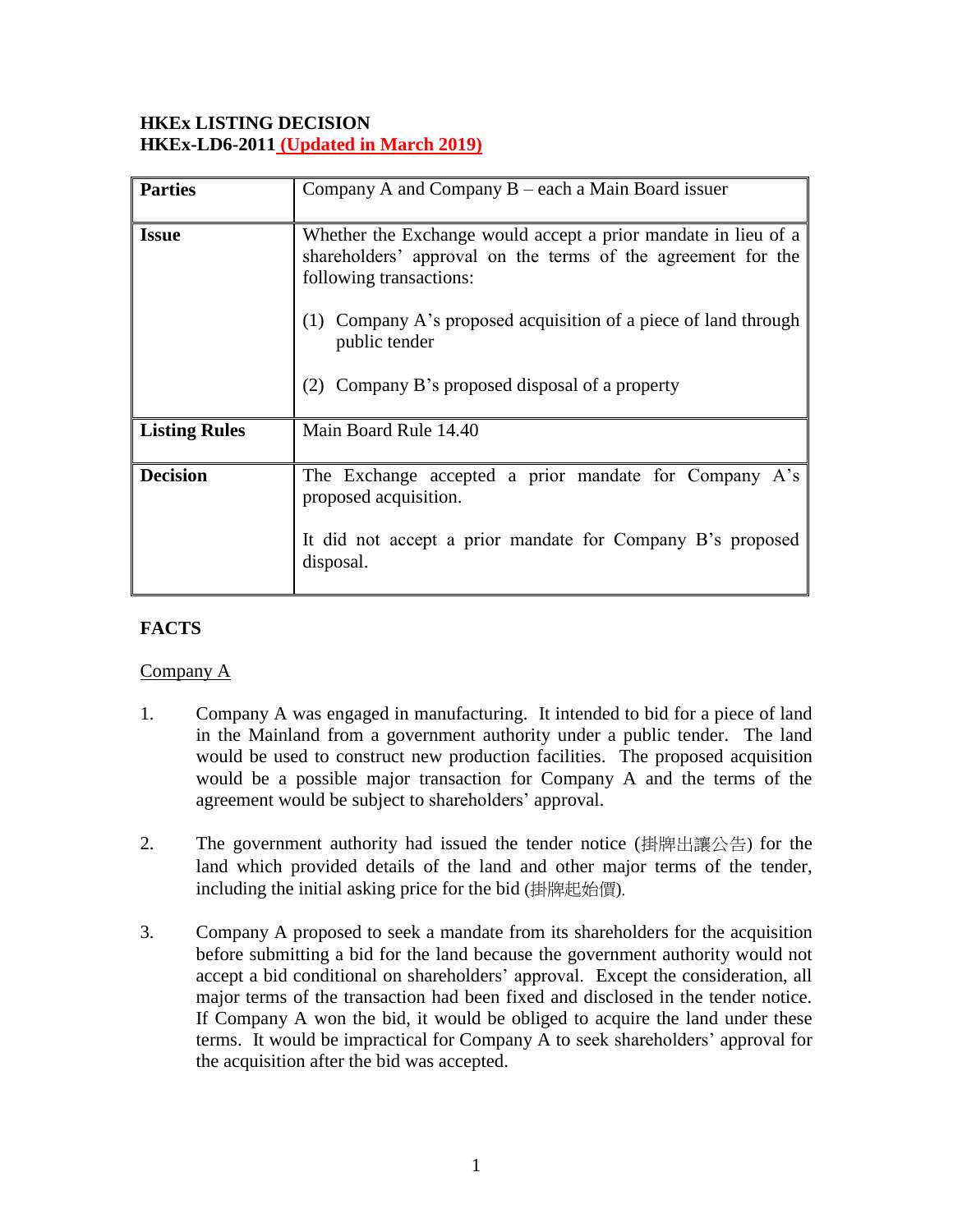4. Under the proposed mandate, Company A's bid would not exceed a maximum price fixed by it. The maximum price was determined taking into account the location and potential value of the land and a recent valuation of the land by a professional valuer appointed by Company A.

#### Company B

- 5. Company B's principal businesses included property investment.
- 6. Company B intended to sell its entire interest in an investment property located in Hong Kong. The proposed disposal would be a possible major transaction for Company B and the terms of agreement would be subject to shareholders' approval.
- 7. It proposed to seek a prior mandate from its shareholders to sell the property. Under the proposed mandate:
	- The property would be sold to independent purchaser(s) within a fixed period.
	- The consideration would be above a minimum price fixed by Company B. The minimum price was determined taking into account the then market conditions and a recent valuation of the property by a professional valuer appointed by Company B.
- 8. Company B considered that it would be unduly burdensome to make an agreement for the disposal conditional on shareholders' approval because of the uncertainty and additional time required to complete the transaction, which might affect the selling price of the property. The proposed mandate, if approved by shareholders, would enable it to seize every opportunity to realise its investment in the property quickly in light of the changing market conditions.

### **APPLICABLE LISTING RULES**

9. Rule 14.34 states that:

As soon as possible after the terms of a share transaction, discloseable transaction, major transaction, very substantial disposal, very substantial acquisition or reverse takeover have been finalised, the listed issuer must in each case:—

(1) inform the Exchange; and

- *…*
- (2) publish an announcement in accordance with rule 2.07C as soon as possible. See also rule 14.37.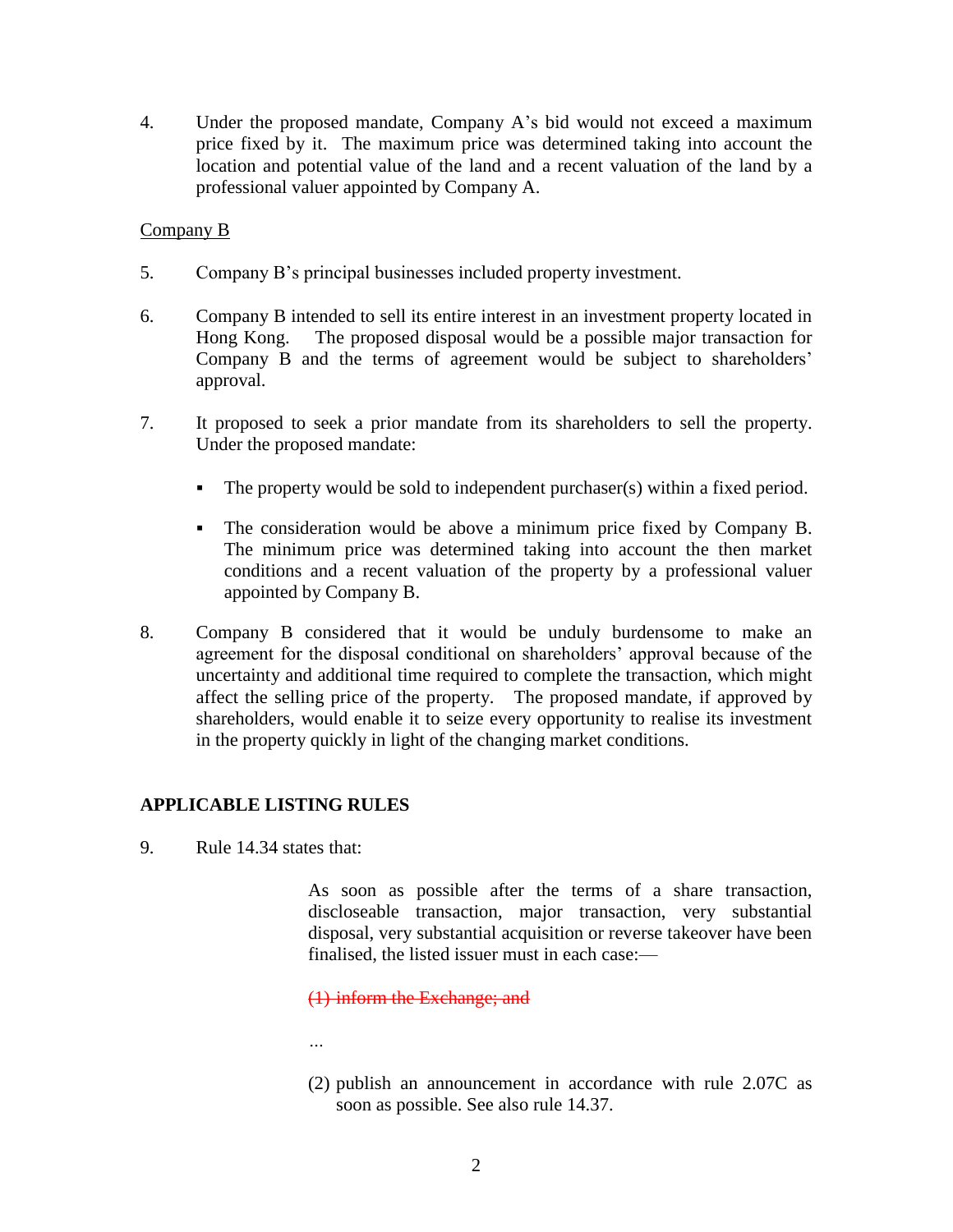10. Rule 14.40 states that:

a major transaction must be made conditional on approval by shareholders.

11. Rule 14.63(2)(a) states that if voting or shareholder approval is required, a notifiable transaction circular must:

> contain all information necessary to allow the holders of the securities to make a properly informed decision.

## **ANALYSIS**

- 12. Chapter 14 governs an issuer's transactions, principally acquisitions and disposals having material impacts on its financial position. Depending on the size of the transaction, the Rules require the issuer to disclose the terms of the transaction and/or obtain shareholder approval. Shareholders would vote on the agreement having considered its terms.
- 13. In these cases, there was no transaction and the requirements of Chapter 14 were not triggered. If an agreement for the acquisition/disposal were signed, it would be subject to shareholders' approval under Rule 14.40. The company's shareholders would vote on the agreement based on its terms.
- 14. There was a question whether the Exchange would accept a prior mandate in lieu of a shareholders' approval on the terms of the agreement for the acquisition/disposal under Chapter 14.

### Company A

- 15. When considering whether to accept a prior mandate in Company A's case, the Exchange noted the following:
	- Company A could acquire the land from the government authority only through the public tender. It would be impossible to seek shareholders' approval except by a prior mandate.
	- The government authority had fixed and disclosed the timing and major terms (except the consideration) for the tender, and Company A would set out the maximum consideration for the land in its circular to shareholders. There was sufficient safeguard in the proposed mandate and shareholders would be able to make an informed assessment of the acquisition.